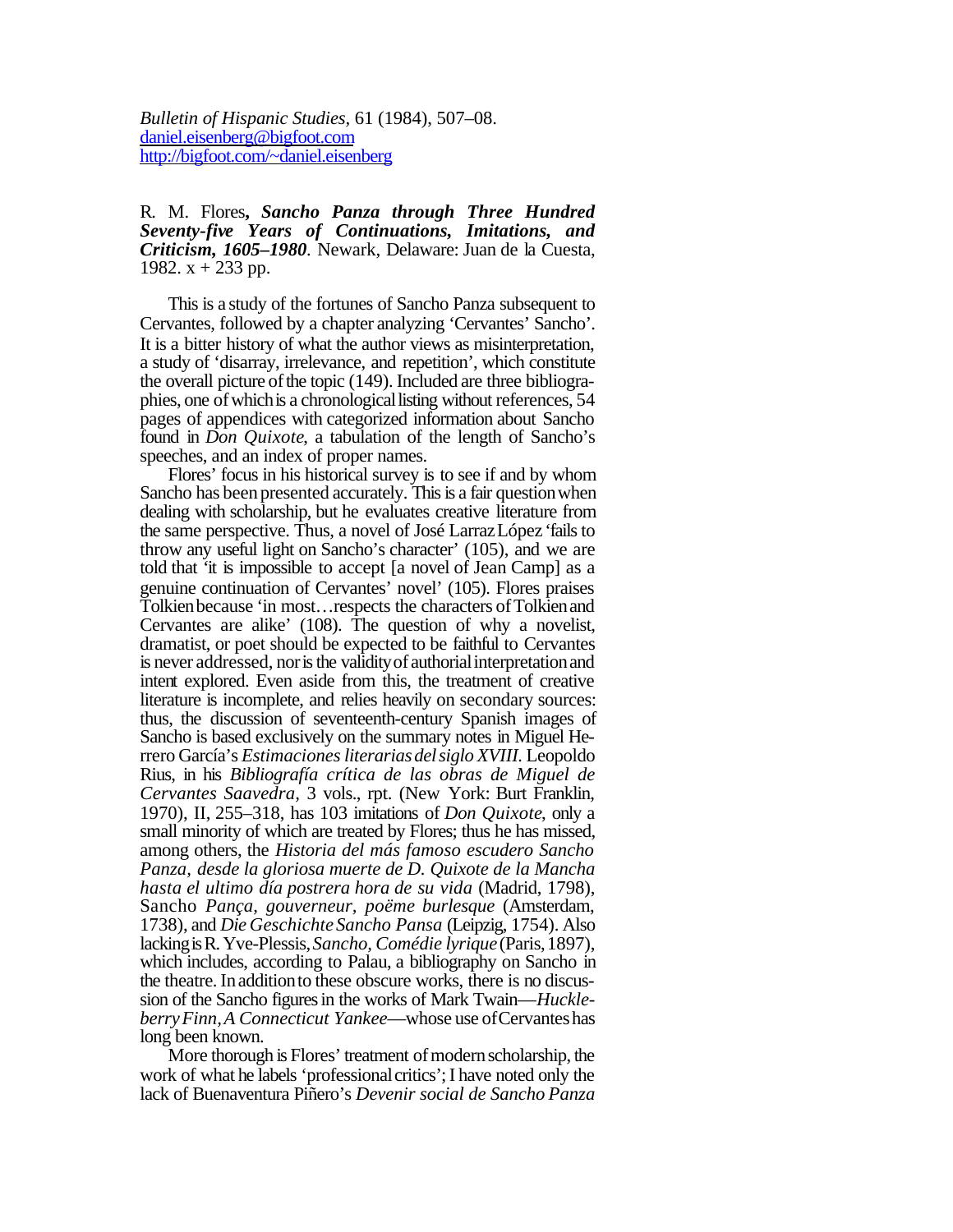(Caracas, 1976). What many readers will find disturbing, however, is Flores' approach and tone. Rather than looking for contribution, he looks for error; he would seem to be more interested in finding the deficiencies in the few studies he praises than the value in the many he attacks. Those whomhe finds deficient he ridicules; thus, for example, Romero Flores' study 'might have thrown light on numerous aspects of Sancho's personality, but…does not add anything new'(90); his book is a 'hodgepodge' (91).John J. Allen 'nearly falls into the clutches of the Romantic interpretation' (100); Flores' comment onThomas Mann is 'What nonsense!' (149). It is alarming to find, in such a hostile and negative survey, an admission that these critics may not have been quoted accurately ('I realize thatsome of these quotations might not do full justice to the perhaps less simplistic opinion critics have about Sancho' [102]). In contrast with Anthony Close's critical scrutiny of interpretations of Don Quixote, Flores makes no attempt to understand how so many could be so wrong about Sancho; he is content with telling us that most of twentieth-century scholarship should be regarded 'more as coruscations enriching literaryfiction than as contributions to literary criticism' (84), and that 'the contradictions we find even within the same monograph are so blatant, that it is impossible to see the true Sancho amongst the scores of distorted and incomplete images of him being reflected in this critical house of mirrors' (101).

The dismissive tone could perhaps be accepted if Flores had given us the truthwhichhe so clearly believes to have discovered. In order to arrive at Cervantes' Sancho, and to remedy the deficiencies found in almost all his critical predecessors, Flores resorts to studying the text (149), which he repeatedly chides previous scholars for ignoring. His data are compiled in 34 appendices in which information about Sancho, removed from its context, is catalogued and categorized, under such headings as 'love of food', 'wordplay', 'sayings and proverbs', etc. Since these are not intended to be exhaustive  $(115)$ , it would be unfair to point out statements whichare omitted, although one misses a discussionof the principles of selection followed.

Now, the weight of current Cervantine criticism is to see Sancho, like Don Quixote, as a figure withtwo sides; a *tonto discreto* or wise fool, who begins as stupid and ridiculous, but gains wisdom and stature as the work progresses. Flores disagrees with this interpretation, as, for him, Sancho is a static and unchanging character (134), an exclusively positive one. Thus, for example, Sancho does not misuse proverbs (117–21), and is neither a glutton (117) nor a coward (130). A consequence is that Don Quixote and Sancho 'are not a pair of opposites' (139); the quixotification of Sancho is 'merely another critical mirage' (139). If Sancho seems to be stupid, it is because he is pretending, deliberately and consciously, to be so (127–38, 140–43). If he seems to misuse proverbs, he is misusing them on purpose (121). With this approach, of course, anything canbe anything else. We have here the Romantic approach to Sancho: he is to be admired, not laughed at, unless he is trying to be funny.

Contrary evidence is sometimes explained, but more often it is